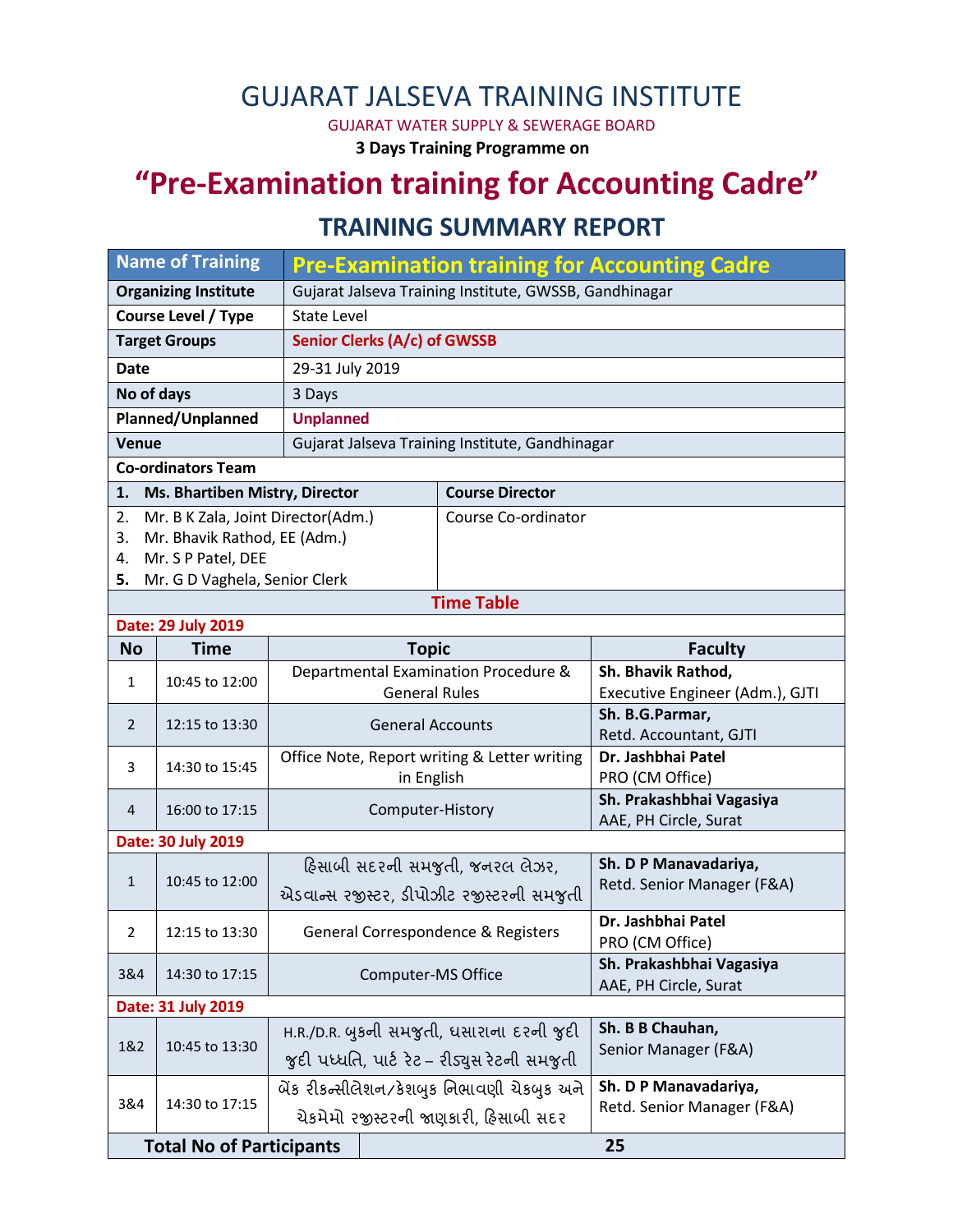| Sr           | <b>CPF</b> | <b>Name of Employee</b> |                                      | <b>Designation</b>  | <b>Office</b>       | <b>Place</b> |  |  |  |  |  |
|--------------|------------|-------------------------|--------------------------------------|---------------------|---------------------|--------------|--|--|--|--|--|
| <b>No</b>    | <b>No</b>  |                         |                                      |                     |                     |              |  |  |  |  |  |
| 1            | 5969       | Ms.                     | Alpa H Bhatt                         | Senior Clerk        | <b>PHW Division</b> | Ahmedabad    |  |  |  |  |  |
| $\mathbf{2}$ | 2150       | Mr.                     | <b>Bharat C Patel</b>                | Senior Clerk        | <b>PHW Division</b> | Gandhinagar  |  |  |  |  |  |
| 3            | 2433       | Mr.                     | Bharat Chhaganbhai Zala              | Senior Clerk        | Zone-2              | Ahmedabad    |  |  |  |  |  |
| 4            | 3419       | Mr.                     | Devshibhai Bhimsibhai Bhatu          | Senior Clerk        | PHS Sub Div         | Kutiyana     |  |  |  |  |  |
| 5            | 3353       | Mr.                     | Dineshbhai Amrutlal Solanki          | Senior Clerk        | <b>PHW Division</b> | Patan        |  |  |  |  |  |
| 6            | 7032       | Mr.                     | Dineshbhai Mangaldas Patel           | Senior Clerk        | PH Mech Store Div   | Gandhinagar  |  |  |  |  |  |
| 7            | 1830       | Mr.                     | Ghanshyamsinh Dipuji Vaghela         | Senior Clerk (Ac)   | <b>GJTI</b>         | Gandhinagar  |  |  |  |  |  |
| 8            |            | Mr.                     | Hitesh Hargivandas Dangi             | Dy Accountant       | PHW Mech Div.       | Gandhinagar  |  |  |  |  |  |
| 9            | 1847       | Mr.                     | Jagdish Parshottambhai Tuver         | Senior Clerk (Ac)   | <b>PHW Division</b> | Veraval      |  |  |  |  |  |
| 10           | 3342       | Mr.                     | Jayendra Ambalal Patel               | Senior Clerk        | Zone-1              | Vadodara     |  |  |  |  |  |
| 11           | 2326       | Mr.                     | Jayeshkumar Punjabhai Gandhi         | Senior Clerk        | <b>PHW Division</b> | Nadiad       |  |  |  |  |  |
| 12           | 8247       | Mr.                     | Kamlesh Manilal Parmar               | Senior Clerk        | PHS Sub Div         | Zagadia      |  |  |  |  |  |
| 13           | 2815       | Mr.                     | Kanubhai Ukabhai Makwana             | Senior Clerk        | <b>PHWDN</b>        | Nadiad       |  |  |  |  |  |
| 14           | 4287       | Mr.                     | Kiritkumar Balubhai Raj              | Dy Accountant       | <b>PH Circle</b>    | Vadodara     |  |  |  |  |  |
| 15           | 5096       | Mr.                     | <b>Mahendrasinh Amrutsinh Rathod</b> | Senior Clerk        | <b>PHW Division</b> | Vyara        |  |  |  |  |  |
| 16           | 4123       | Mr.                     | Mukeshbhai Govindlal Panchal         | Senior Clerk        | PH Circle           | Ahmedabad    |  |  |  |  |  |
| 17           | 1060       | Mr.                     | Parsinbhai Jokhubhai Kishori         | <b>Senior Clerk</b> | <b>PHMS Div</b>     | Lunawada     |  |  |  |  |  |
| 18           | 8246       | Mr.                     | Prasant Sureshchandra Rana           | Senior Clerk        | Section Office      | Khergam      |  |  |  |  |  |
| 19           | 1991       | Mr.                     | Rajendra Durlabhai Mehta             | Senior Clerk (Ac)   | <b>PHW Division</b> | Veraval      |  |  |  |  |  |
| 20           | 3143       | Mr.                     | Rameshbhai Ajitbhai Desai            | Senior Clerk        | PHW Division        | Anand        |  |  |  |  |  |
| 21           | 6051       | Mr.                     | Rameshbhai Maganbhai<br>Chaudhary    | Senior Clerk        | <b>PHW Division</b> | Lunawada     |  |  |  |  |  |
| 22           | 2810       | Mr.                     | Sanjay Anandprasad Rao               | Senior Clerk        | PH Circle           | Godhra       |  |  |  |  |  |
| 23           | 3801       | Mr.                     | Udesang Banesangbhai Gohil           | Senior Clerk        | PHS Sub Div         | Dhandhuka    |  |  |  |  |  |
| 24           | 6538       | Mr.                     | Upendra Sureshbhai Vasava            | Senior Clerk        | <b>PHW Division</b> | Rajpipla     |  |  |  |  |  |
| 25           | 2935       | Mr.                     | Vishnubhai Sendhabhai Patel          | Senior Clerk        | HO, GWSSB           | Gandhinagar  |  |  |  |  |  |

#### **List of Participants**

#### **Photo Gallery**

1. **Sh. Prakash Vaghasiya**, AAE, PH Circle, Surat addressing the trainees